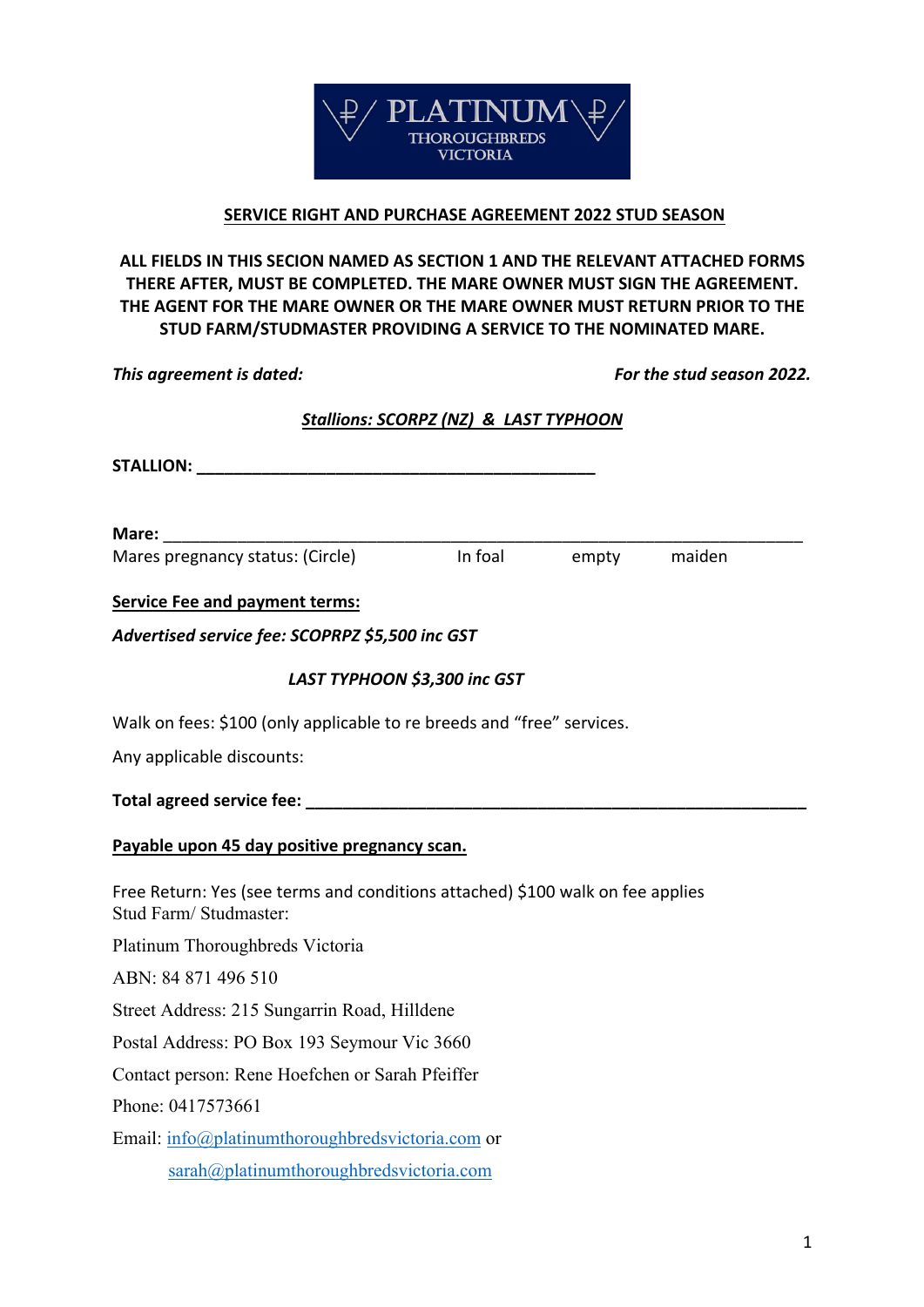# **MARE DETAILS:**

| Encumbrance: (definition in terms and conditions attached)  |                                                                                           |  |  |
|-------------------------------------------------------------|-------------------------------------------------------------------------------------------|--|--|
| Please provide PPSR number if applicable:                   |                                                                                           |  |  |
|                                                             | Details of previous stud and service used last season (or last service where applicable): |  |  |
|                                                             | Name of current insurer: (of mare and or foal where applicable)________________________   |  |  |
|                                                             | Mare manager or Owner name and phone number: ___________________________________          |  |  |
| <b>Mare or Managing owner (for Multiple owners) Details</b> |                                                                                           |  |  |
|                                                             |                                                                                           |  |  |
|                                                             |                                                                                           |  |  |
|                                                             |                                                                                           |  |  |
|                                                             | <b>NO</b>                                                                                 |  |  |
|                                                             |                                                                                           |  |  |
|                                                             |                                                                                           |  |  |
|                                                             |                                                                                           |  |  |
|                                                             |                                                                                           |  |  |
| Email Address:                                              |                                                                                           |  |  |
|                                                             | Please state all mare owners names and percentage of ownership obtained below:            |  |  |
|                                                             |                                                                                           |  |  |
|                                                             |                                                                                           |  |  |
|                                                             |                                                                                           |  |  |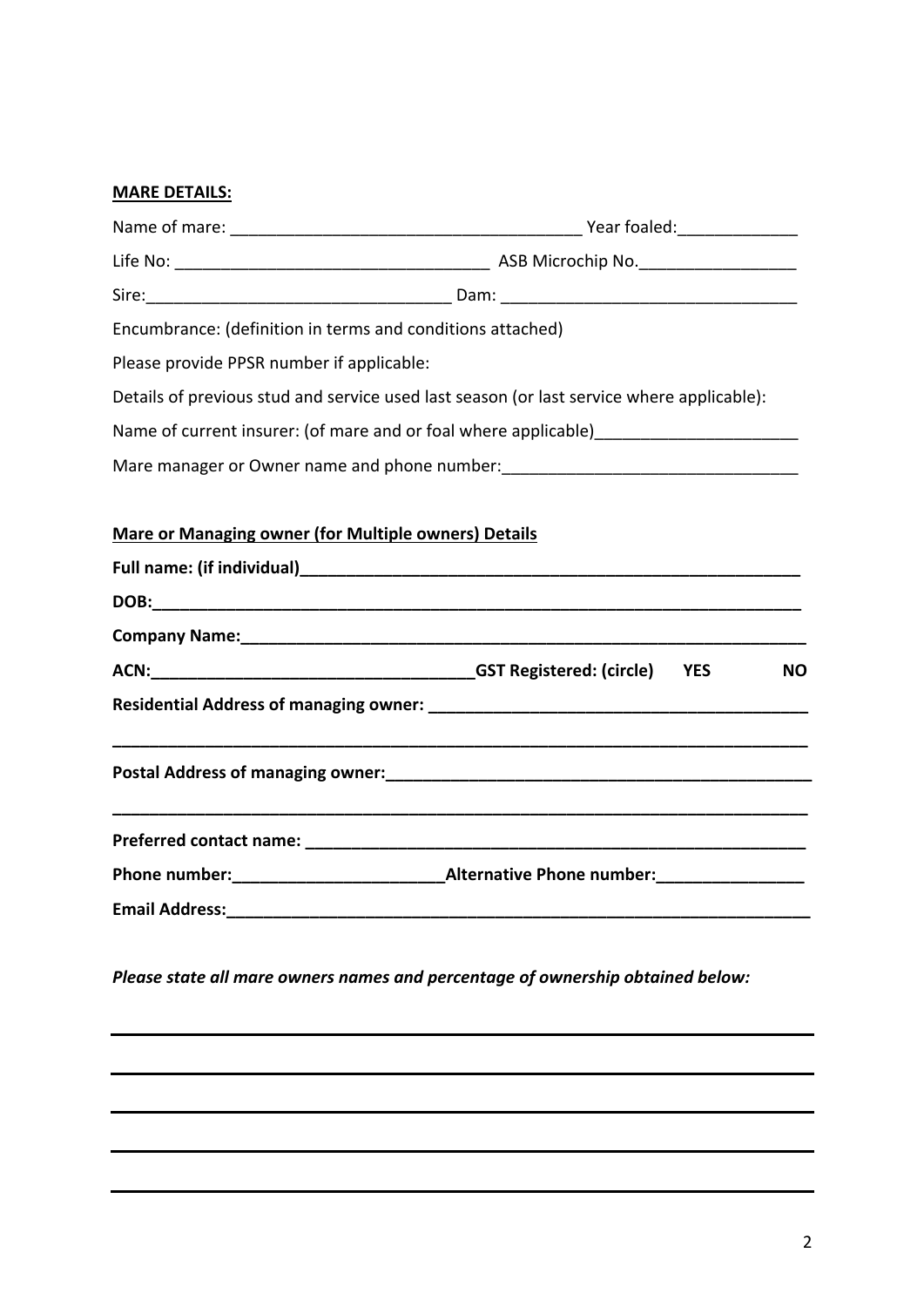| <b>EXECUTED AS AN AGREEMENT</b> |                                                     |
|---------------------------------|-----------------------------------------------------|
|                                 |                                                     |
|                                 | Signature of stud master or studs authorised person |
|                                 |                                                     |
|                                 |                                                     |
|                                 |                                                     |

| <b>Signed by witness</b> |  |  |
|--------------------------|--|--|
|                          |  |  |

| Name:<br>_____________________________ |
|----------------------------------------|
|----------------------------------------|

SIGNED BY MARE OWNER (Or authorised manager or managing owner)

| <b>Signed by witness</b><br><b>Name:</b> |  |
|------------------------------------------|--|
|------------------------------------------|--|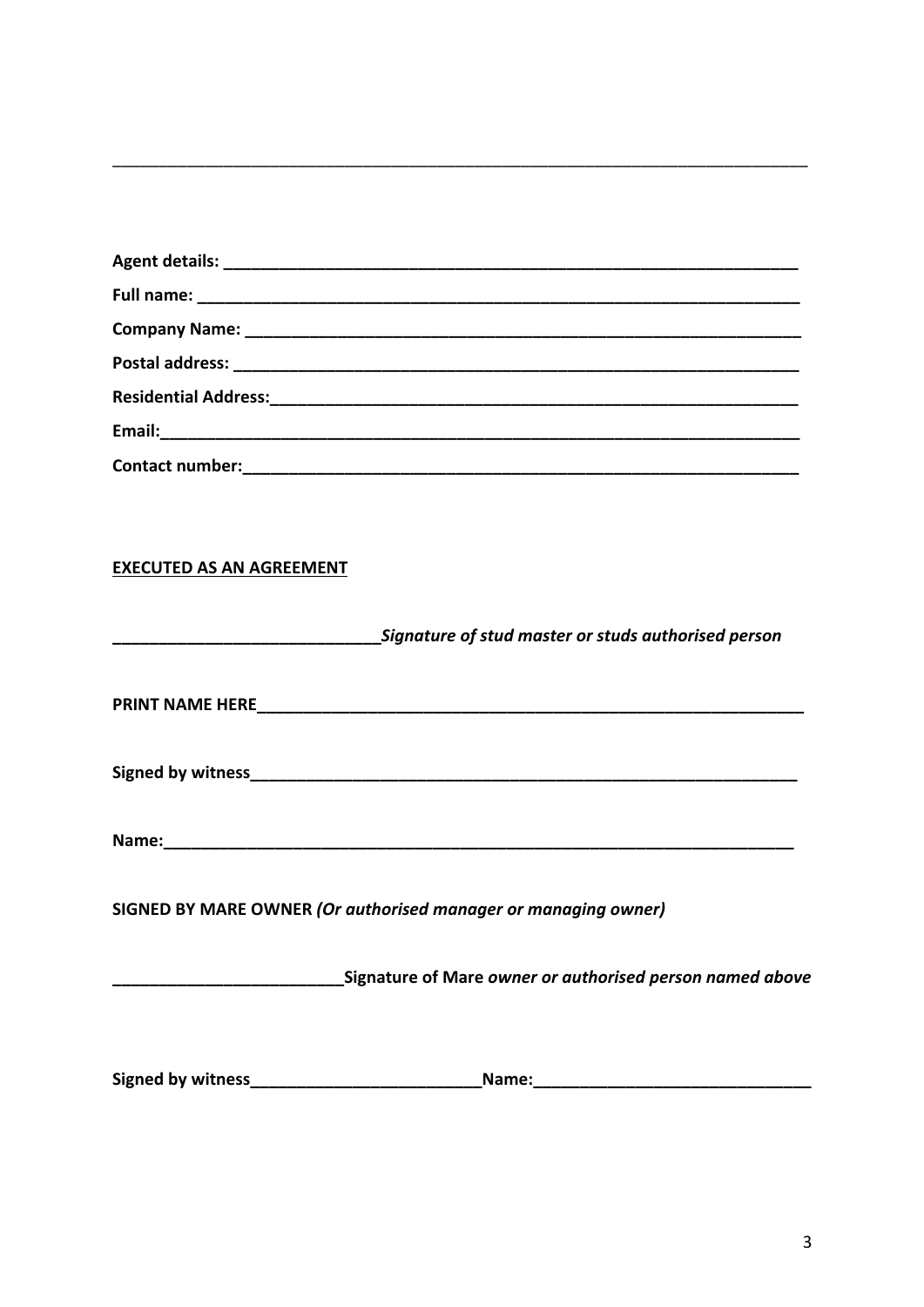

**Platinum Thoroughbreds Victoria Walk- On Booking and information sheet.** 

**When Booking mares for a walk-on cover, please ensure adequate notice is provided to the stud via phone.** 

**No mare shall be permitted to walk on the farm or to be covered until all forms are completed in full and returned to the stud manager, via email, or post with the details of the stud mentioned on page 1 of the service contract attached.** 

**The studmaster will negotiate an appropriate cover time with you upon returning forms and booking the mare in.** 

**Recent Clitoral swabs showing negative results for PSEUDOMONAS and KLEBSIELLA prior to initial cover of mare and prior to each cover there after if a mare is covered by a different stallion in the same season.** 

**The mare will not be permitted to be covered by stallion without these results being received by the office, these can be emailed directly to info@platinumthoroughbredsvictoria.com**

**Mare identification must be available on the Australian Studbook and all other requirements met before mare is to 'walk-on'**

# **Duration on farm**

**If you require long term agistment and care for your mare, please contact the stud on sarah@platinumthoroughbredsvictoria.com to book an appropriate agistment package. We offer long term broodmare management and can assist in all of the conception and birthing process as well as assisting in other farm walk ons.** 

**Please notify us if your mare and or foal is exposed to any disease or infections, including (but not limited to) strangles, scours, rotavirus, EVH. We have procedures that ensure the minimisation of spreadable diseases, viruses and infections to reduce the possible risk of further spread and contamination between stud farms.** 

**ALL mares coming from NSW and QLD must be actively vaccinated before coming to Platinum Thoroughbreds. Mares must have received the 2 initial vaccines prior to arrival on farm, and they must be visible on the HENDRA register.**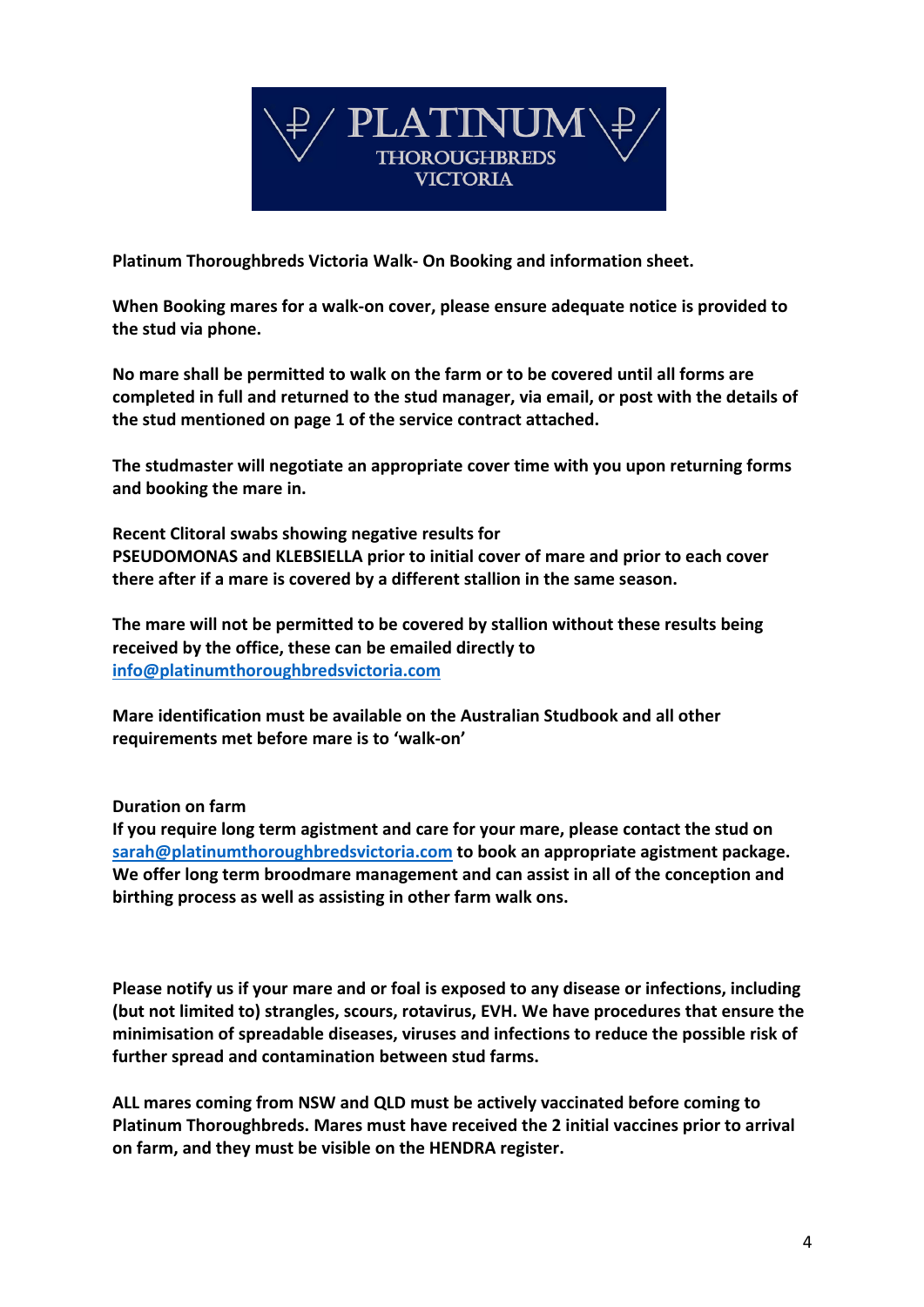

| <b>INVOICING DETAILS:</b> |
|---------------------------|
|                           |
|                           |
|                           |
| GST:                      |
|                           |
|                           |
|                           |
|                           |

*Please fill out a form for each owner required for invoicing with the percentage clearly marked. 100% of the invoicing must be accounted for prior to mare being covered.* 

Percentage or value *(in AUD)* of service fee covered by this owner.

**Signed:** 

**Please advise the stud office of an early 15/16-day scan and the final 45 day scan. If the mare is not in foal at the end of the 2022 season, we require a negative pregnancy test to be sent to the office if the mare owner fails to provide this we will assume the mare is in foal and will invoice accordingly.**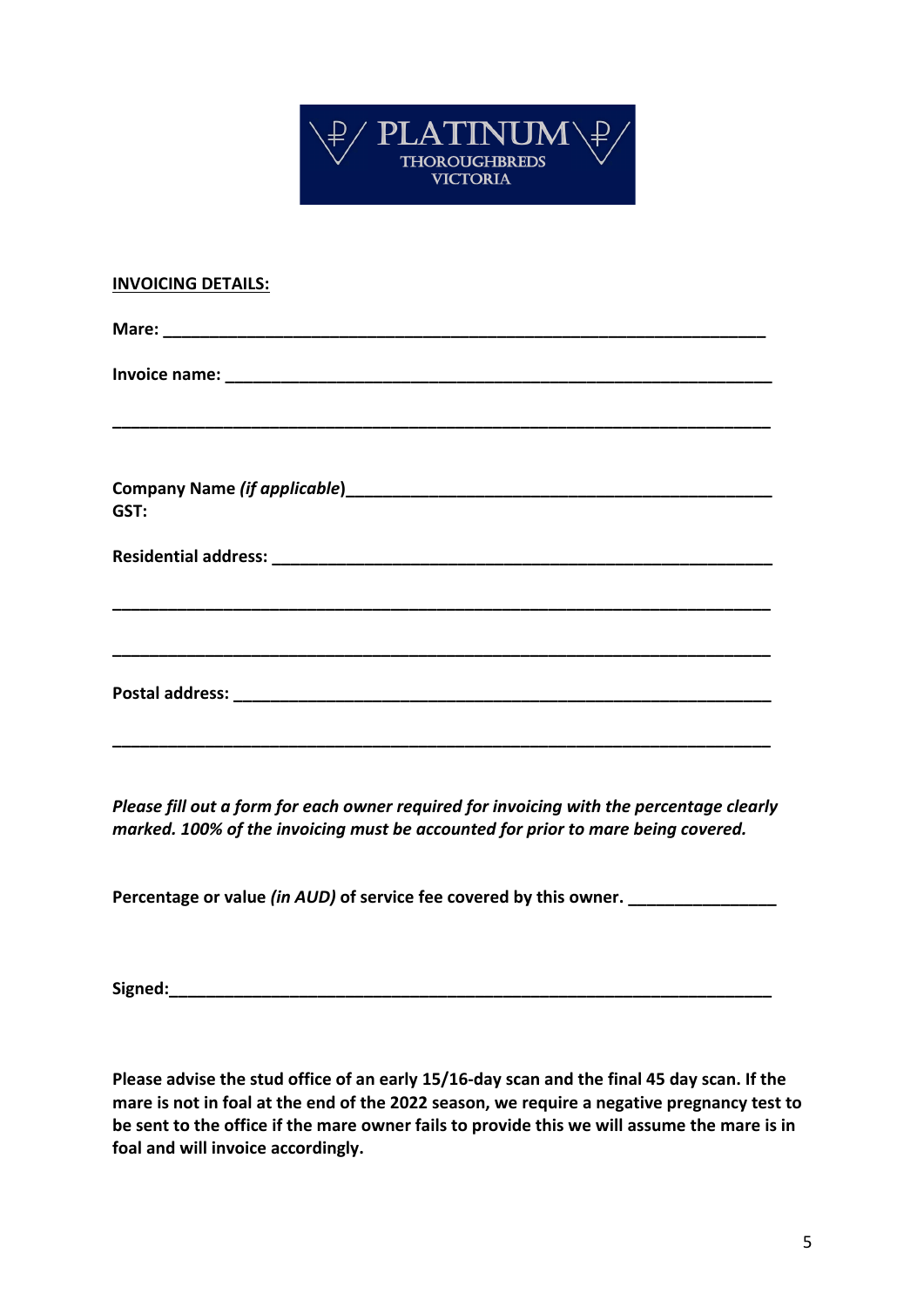## **SERVICE RIGHT SALE AND PURCHASE AGREEMENT - TERMS AND CONDITIO**

**This Agreement** will operate from the Effective Date. **BETWEEN: The Studmaster AND: The Mare Owner** 

## **WHEREAS:**

A. The Studmaster and the Mare Owner have agreed to the sale and purchase of the Service Right and to the Studmaster providing the Mare with a Stud Service in accordance with this Agreement.

### **BY THIS AGREEMENT it is agreed as follows: 1. SALE AND PURCHASE OF SERVICE RIGHT**

- 1. 1.1 The Studmaster agrees to sell and the Mare Owner agrees to buy the Service Right.
- 2. 1.2 This Agreement is irrevocable and legally binding upon the parties from the Effective Date.
- $3. \;$  1.3 Despite any provision to the contrary set out in this Agreement, if the Studmaster is selling the Service Right as the authorized agent of the Stallion Owner, then the Studmaster, the Stallion Owner, or nominee, may invoice and will be entitled to be paid the Service Fee. Furthermore, the provisions limiting the Mare Owner's right of indemnity by the Studmaster and securing the performance by the Mare Owner of the Mare Owner's payment obligations will also apply for the bene6t of the Stallion Owner.
- 4. 1.4 MULTI PARTY OWNERSHIP ARRANGEMENTS If multiple parties own the Mare:
	- 1. (a) this Agreement binds them both individually and collectively; and
	- $2.$  (b) they are jointly and severally liable for the Service Fee, together with all other fees and charges, payable by the Mare Owner under this Agreement;

REGARDLESS of whether they are named in Schedule 1 or have signed this Agreement, UNLESS otherwise agreed in writing by the **Studmaster** 

5. 1.5 DIRECTOR(S) GUARANTEE

If the Mare Owner is a company the director(s) of the company must personally guarantee the performance by the company of its material obligations, including payment obligations, under this Agreement, by completing and signing the guarantee set out on page 8.

## **2. MARE OWNER'S OBLIGATIONS**

- 1. 2.1 MARE OWNER TO DELIVER MARE TO THE STUD The Mare Owner must:
	- 1. (a) complete all procedures and documentation required by the Studmaster prior to delivering the Mare to the Stud; and
	- $2.$  (b) deliver the Mare to the Stud on the day and at the time specified by the Studmaster for the purpose of the Mare being provided with a Stud Service by the Stallion; and
- 2. 2.2 The Studmaster will then either:
	- $1.$  (a) permit the Mare and any Progeny to remain on agistment at the Stud; or
	- 2. (b) require the Mare Owner to remove the Mare and any Progeny from the Stud. The Mare Owner must strictly and promptly comply with any

direction of the Studmaster at any time to remove the Mare and any Progeny from the Stud.

- $3.23$  If the Mare Owner removes the Mare and any Progeny from the Stud after the Mare has been provided with a Stud Service, but prior to its pregnancy status being determined by the Studmaster's attending veterinarian, the Mare Owner must, on or about 45 days after the date of the Stud Service, have the Mare pregnancy tested by a veterinarian acceptable to the Studmaster and provide to the Studmaster a copy of the veterinary report certifying the Mare's pregnancy status.
- 4. 2.4 The Mare will be deemed to be pregnant at 45 days, if either:
	- 1. (a) the Mare returns a positive (in-foal) pregnancy test when tested by the Studmaster's attending veterinarian on or about 45 days after being provided with a Stud Service; or
	- 2. (b) the Mare Owner fails to provide a veterinary report in accordance with the provisions of clause 2.3 certifying that the Mare has tested negative (not in-foal).

### **3. STUDMASTER'S OBLIGATIONS**

STUDMASTER'S ACCEPTANCE OF MARE AT THE STUD The Studmaster will:

- $1.$  (a) take possession and control of the Mare for the purpose of providing the Mare with a Stud Service by the Stallion; and
- 2. (b) exercising reasonable care, skill and diligence, manage and carry out those activities associated with providing the Mare with a applying in relation to the breeding of thoroughbred horses commercially; and (c) provide, [or as the agent of the Mare Owner procure the services of such Third-Party Service Providers as the Studmaster may consider necessary to provide], services in relation to the Mare and any Progeny, including (without limitation) dentistry, farriery, veterinary care and transportation.

## **4. SERVICE FEE, OTHER FEES AND CHARGES AND ADDITIONAL TERMS**

## 4.1 SERVICE FEE

If the Mare is pregnant at 45 days after being provided with a Stud Service by the Stallion, the Studmaster will be entitled to render a Tax Invoice for the Service Fee, which the Mare Owner must pay by the date speci6ed in Schedule 1.

#### 4.2 OTHER FEES AND CHARGES

The Mare Owner must pay or reimburse to the Studmaster, or Third Party Service Provider, in accordance with such party's normal trading terms, all fees and charges incurred in transporting the Mare or Progeny to and from the Stud and in caring for and maintaining the Mare or Progeny while at the Stud, including (without limitation) agistment, dentistry, farriery and veterinary care.

### 4.3 FORFEITURE OF SERVICE RIGHT

If either the Studmaster refuses to provide the Mare with a Stud Service for any of the reasons speci6ed in clause 12.1(d) and (e), or the Stallion is for any reason not available or unable to provide the initial Stud Service, the Service Right will be forfeited by the Mare Owner, in which case, if the Service Fee has already been paid to the Studmaster by the Mare Owner, it will immediately be refunded.

#### 4.4 FREE RETURN

The following provisions will apply if the terms of the Stud Service specified in Schedule 1 include a Free Return: (a) if the Mare does not produce a viable Foal [a foal that lives for 24 hours] from the Stud Service, as certified by a veterinarian acceptable to the Studmaster, the Studmaster will make available to the Mare Owner a Stud Service free of any Service Fee ("Free Return") during the Stud Season of the year immediately following the initial Stud Service;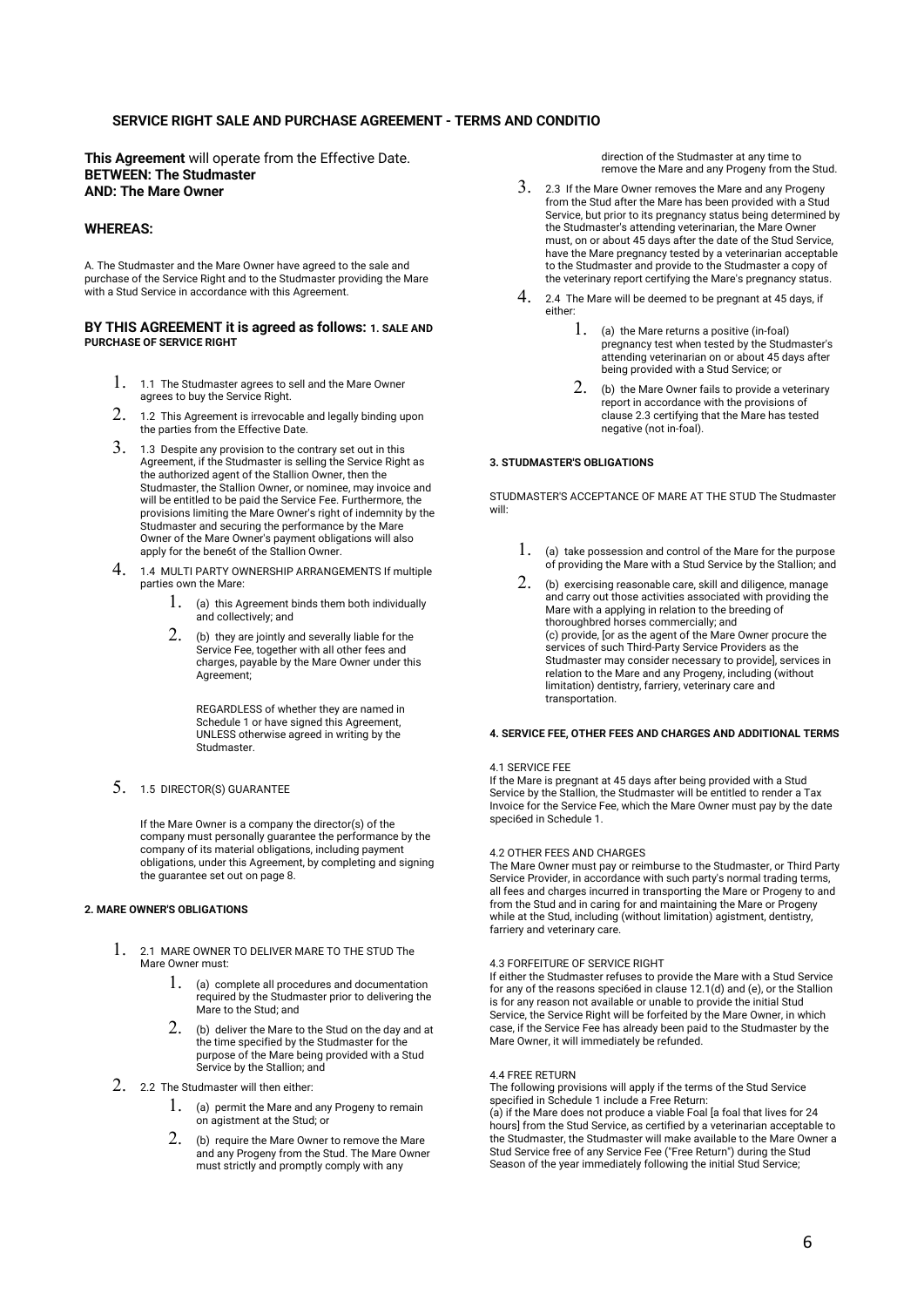(b) the Free Return must be utilised by the Mare Owner during that Stud Season or will otherwise be forfeited;

(c) the Mare Owner may either return the Mare, or nominate a substitute mare, for the Free Return, provided that such substitute Mare is acceptable to the Studmaster, at the Studmaster's discretion;

(d) if the Mare is sold or otherwise disposed of while retaining the pregnancy resulting from the initial Stud Service, as certi7ed by a veterinarian acceptable to the Studmaster at the time of such sale or disposition, the entitlement to a Free Return will transfer with the Mare to the purchaser or acquirer thereof; and

(e) any entitlement to a Free Return will be conditional upon the Mare Owner paying to the Studmaster and any Third Party Service Provider, as and when due, the Service Fee and all other fees and charges payable by the Mare Owner, and will otherwise be forfeited.

4.5 STALLION NOT AVAILABLE OR UNABLE TO PROVIDE FREE RETURN If the Stallion is for any reason either not available or unable to provide a Free Return, then the Mare Owner will forego the entitlement to a Free Return.

4.6 STUDMASTER MAY WEAN PROGENY

- 1. (1) The Studmaster may at any time wean any Progeny and undertake any ASB identification and parentage validation procedures, including branding. However, the Studmaster may refuse to do so while the Mare Owner is in breach of any payment obligation to the Studmaster or Third-Party Service Provider under this Agreement.
- $2. \hspace{2em}$  (2) The Studmaster's normal agistment terms and conditions will apply to any Progeny which the Studmaster permits to remain on agistment at the Stud after weaning

#### 4.7 RELOCATION OF MARE OR PROGENY

If the Studmaster at any time arranges for the Mare or Progeny to be relocated to another property which is not operated by the Studmaster, such arrangement will be made by the Studmaster as the Mare Owner's agent and the Studmaster will no longer be responsible to the Mare Owner either for the care and well-being of the Mare or Progeny, or for fees and charges incurred.

Stud Service in accordance with normal standards

4.8 ASB REGISTRATION AND DECLARATION OF PATERNITY The Studmaster may [and is expressly and irrevocably authorized by the Mare Owner] to block the registration of paternity of the Resultant Progeny and the issuing of a Declaration of Paternity by the ASB until all of the Mare Owner's payment obligations under this Agreement are satisfied.

**5. AGENCY** 

**The Studmaster will not have any obligation to pay commission in relation to this transaction to any third party agent, unless the Studmaster specifcally agrees thereto and the name of the agent and the commission are specified in Schedule 1. Any provision of this Agreement requiring the Studmaster to pay commission will be conditional upon the Mare Owner paying the full amount of the Service Fee by the due date specified in Schedule 1, failing which any entitlement to commission will be forfeited.** 

**6. VISITATION** 

**The Mare Owner may, by appointment with the Studmaster, attend at the Stud for the purpose of inspecting the Stallion, the Mare, or Progeny. Visitation will be entirely at the Mare Owner's own risk, assumed voluntarily. The Studmaster will not be liable for the materialization of a risk associated with such visitation, howsoever arising, that is either an Inherent Risk, including (without limitation) accident or injury, or any other risk that was either insignificant or not reasonably** 

**foreseeable involving or sustained by either the Mare Owner or any other party who may accompany the Mare Owner when visiting the Stud.** 

### **7. LIMITATIONS TO MARE OWNER'S RIGHT OF INDEMNITY**

7.1 Neither the Studmaster nor any Third-Party Service Provider will be liable to indemnify the Mare Owner for damages for harm suffered by the loss or diminution in value of the Mare or any Progeny through market forces, or if it dies, or its value is diminished because of:

(a) the materialisation of a risk, howsoever arising, that is either

- $1.$  (i) an Inherent Risk, including (without limitation) accident, illness, injury, infertility or sub-fertility, or natural cause; or
- $2.$  (ii) any other risk that was insignificant or not reasonably foreseeable;

while the Mare, including any Progeny, was at the Stud for the purpose of the Mare being provided with a Stud Service by the Stallion; or

## **8. STUDMASTER'S LIEN AND CHARGE**

8.1 The Mare Owner grants to the Studmaster a Lien and Charge over the Mare, the Resultant Progeny, and Proceeds, as security for the proper performance of the Mare Owner's obligations under this Agreement, including (without limitation):

(a) to pay the Service Fee and all other fees and charges payable under this Agreement; and

(b) not to transfer, sell or otherwise dispose of, or create any Encumbrance in relation to, the Mare or the Resultant Progeny, other than in accordance with the provisions of this Agreement.

8.2 This Lien or Charge:

- $1.$  (a) entitles the Studmaster to:
	- 1. (i) possession of the Mare or the Resultant Progeny (including the Mare or Progeny ID card or any replacement card) until all amounts due and payable by the Mare Owner under this Agreement are paid; and
	- 2. (ii) retake possession of the Mare or the Resultant Progeny (including the Mare or Progeny ID card or any replacement card) where the Studmaster does not have such possession at the time when the Mare Owner's breach of this Agreement occurs; and
- 2. (b) includes the right of the Studmaster to:
	- $1.$  (i) give a direction for the payment of proceeds; and
	- $2.$  (ii) sell the Mare or the Resultant Progeny or appoint a receiver to do so;
- 3. when the Mare Owner's breach of this Agreement occurs.

8.3 The rights conferred by this clause 8 are in addition to and not in substitution of any rights of the Studmaster at common law or under any statute.

## **9. INSURANCE**

9.1 Unless otherwise agreed and confirmed in writing by the Studmaster, the Mare Owner will be solely responsible for procuring whatever insurance cover the Mare Owner may require in relation to the Mare or Progeny while at the Stud or otherwise in the care or under the control of the Studmaster.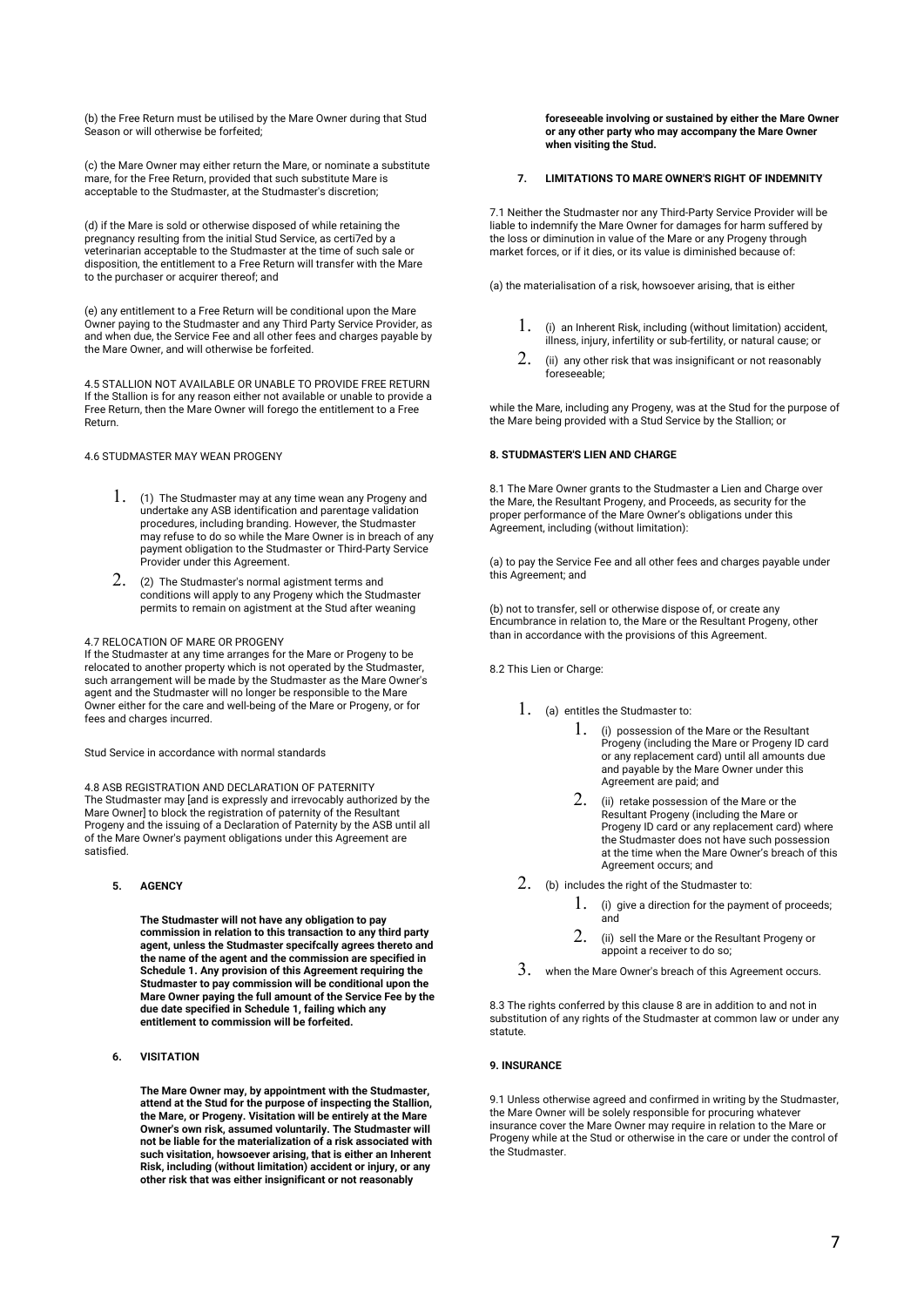9.2 If the Mare Owner maintains insurance cover in relation to the Mare or Progeny, the particulars of such cover must be speci8ed in Schedule 1 and the Studmaster will be entitled to be noted on the insurance policy as a Secured Party in relation to the Security Interest set out in clause 15.

## **10. MARE OWNER'S SALE OR ENCUMBRANCE OF MARE OR PROGENY**

If the Mare Owner elects to transfer, sell, or otherwise dispose of, or to create any Encumbrance attaching to the Mare or the Resultant Progeny, while the Service Fee or any other fees and charges are outstanding and payable to the Studmaster or any Third Party Service Provider, the Mare Owner must prior to doing so either:

- 1. (a) pay to the Studmaster or relevant Third Party Service Providers, the Service Fee and all other outstanding fees or charges; or
- $2.$  (b) obtain the Studmaster's written approval either to the proposed sale or other disposal, or to the creating of the Encumbrance. The Studmaster may give approval (with or without conditions), or withhold approval without providing a reason. If the Studmaster does approve, the Mare Owner must comply with any conditions of such approval, and otherwise obligate the proposed transferee, purchaser, acquirer, or the grantee of any Encumbrance, to novate this Agreement. In any event, the Mare Owner will remain liable to the Studmaster, the Stallion Owner, or relevant Third-Party Service Providers, for the Service Fee or any other fees and charges not paid by such purchaser, acquirer, or grantee.

## **11. ACKNOWLEDGEMENTS UNDERTAKINGS AND WARRANTIES**

## 11.1 The Studmaster:

 $1.$  (a) acknowledges that, EXCEPT as specifically set out in this

Agreement, the Mare Owner has neither made any representation nor provided any warranty to the Studmaster in relation to the Mare; and

- 2. (b) warrants that the Studmaster is:
	- 1. (i) the legal and beneficial owner of the Service Right, or the Stallion Owner's duly authorised agent; and
	- $2.$  (ii) not aware of any behavioural, genetic, physical or health problem with the Stallion which will prevent the Stallion from providing a Stud Service to the Mare.

7.2 (1)

(b) if the Mare either fails to return a positive pregnancy test after being provided with a Stud Service by the Stallion, or aborts or reabsorbs the pregnancy.

EXCEPT for any right of indemnity specifically preserved by this Agreement, the Mare Owner expressly surrenders, so far as the law permits, any right which the Mare Owner may have against the Studmaster or any Third-Party Service Provider for loss or damage relating to the Mare or Progeny, howsoever arising, including (without limitation) liability in negligence and the right of the Mare Owner to claim for economic loss or loss of opportunity to earn future income.

(2) Any such right of indemnity either specifically preserved or not capable of surrender will be limited in damages to the fair market value of the Mare or Progeny at the time of the cause of action arising.

7.3 Certain legislation, including the Competition and Consumer Act 2010 (Cth), may impose consumer guarantees or imply warranties or conditions or impose obligations upon the Studmaster which cannot be excluded restricted or modified, or cannot be excluded restricted or modified, EXCEPT to a limited extent. This Agreement must be read subject to these statutory provisions. If these statutory provisions apply, to the extent to which the Studmaster is entitled to limit its liability, such liability is limited to:

1. (a) in the case of goods, at the Studmaster's option:

- $1.$  (i) the replacement of the goods or the supply of equivalent goods;
- 2. (ii) the repair of the goods;
- $3.$  (iii) the payment of the cost of replacing the goods or of acquiring equivalent goods; or
- 4. (iv) the payment of the cost of having the goods repaired; and
- 2. (b) in the case of services, at the Studmaster's option:
	- 1. (i) the supplying of the services again; or
	- 2. (ii) the payment of the cost of having the services supplied again.

11.2 The Mare Owner:

- $1.$  (a) acknowledges entering into this Agreement at the Mare Owner's own risk and that, EXCEPT as specifically set out in this Agreement, the Studmaster has neither made any representation nor provided any warranty to the Mare Owner in relation to the Stallion, including the ability of the Stallion to provide any number of Stud Services or otherwise;
- $2.$  (b) undertakes not to assign the Mare Owner's rights or obligations under this Agreement to any third party without rst obtaining the Studmaster's approval evidenced in writing. The Studmaster will be entitled to withhold approval without providing a reason; and
- 3. (c) warrants that the Mare Owner is:
	- 1. (i) the legal and beneficial owner of the Mare and Progeny, free of any Encumbrance, save for the Encumbrance, if any, specified by the Mare Owner in Schedule 1; and
	- 2. (ii) not aware of any behavioral, genetic, physical or health problem with the Mare which, if known to the Studmaster, would cause the Studmaster to refuse to take delivery thereof, or which will prevent the Mare from being provided with a Stud Service by the Stallion or from becoming pregnant and producing a live foal.

#### **12. MARE OWNER'S FURTHER ACKNOWLEDGMENTS AND DECLARATIONS**

- 1. 12.1 The Mare Owner acknowledges that:
	- $1.$  (a) there are Inherent Risks associated with owning and breeding thoroughbred horses, including (without limitation) those referred to in clauses 6 and 7.1;
	- 2. (b) prior to entering into this Agreement, the Studmaster provided to

the Mare Owner and the Mare Owner has read and understood the attachments marked:

- 1. (i) "WARNING IMPORTANT INFORMATION"; and
- 2. (ii) "MARE AND WALK-ON INFORMATION SHEET";
- 3. (c) the Studmaster will roster the Stud Services by the Stallion and determine the order in which mares will be provided with Stud Services, at its discretion;
- 4. (d) the Studmaster may refuse to provide the Mare with a Stud Service for any good reason, including (without limitation) that the Mare: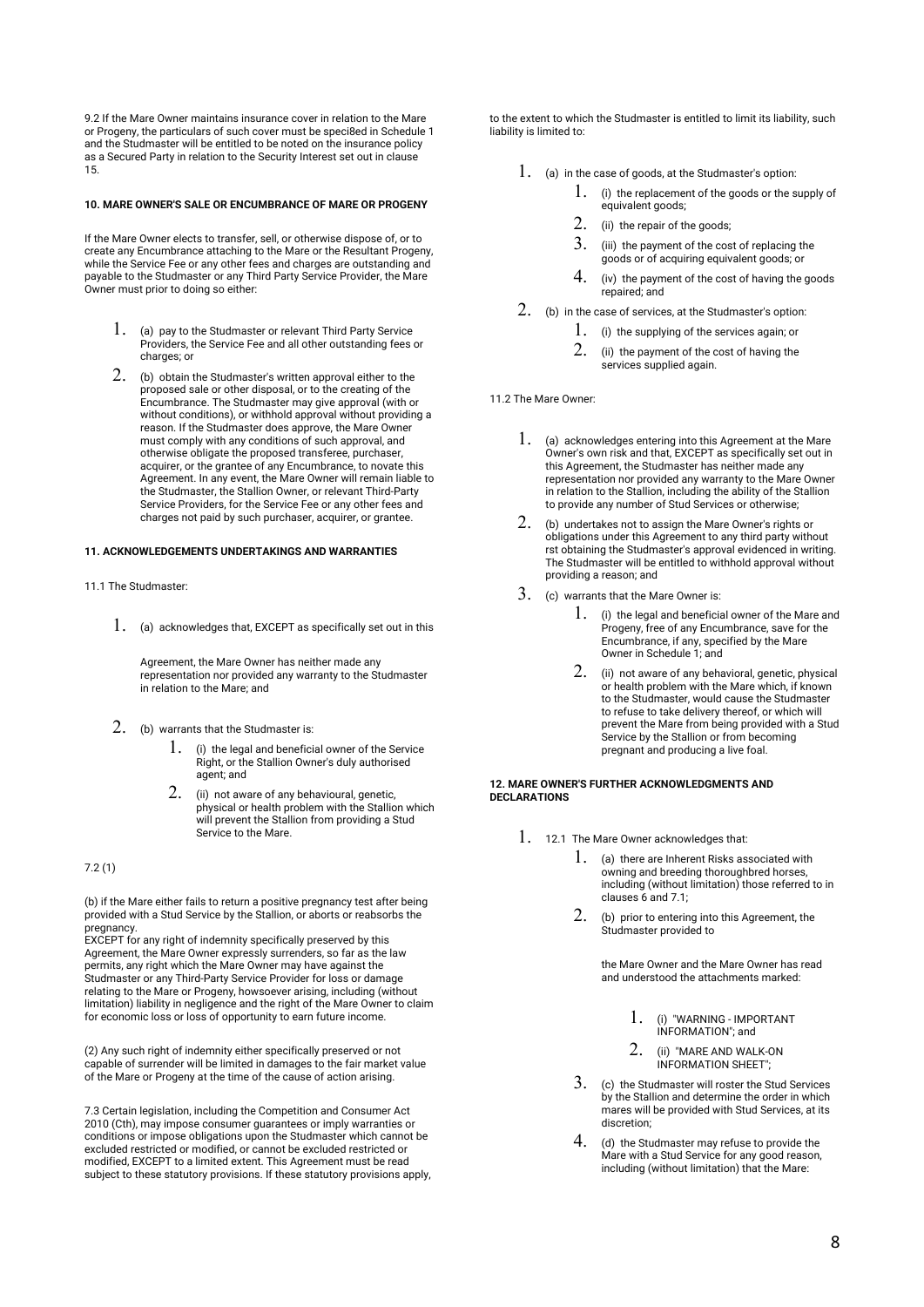- $1.$  (i) is neither accepted nor eligible for acceptance for the ASB;
- $2.$  (ii) has some physical defect, illness or disease; or
- $3.$  (iii) is in the opinion of the Studmaster of bad temperament or liable to bad behaviour;
- $5.$  (e) the Studmaster will neither be responsible nor liable to the Mare Owner if the Stallion is for any reason either not available or unable to provide the Mare with a Stud Service, or the Mare fails to return a positive pregnancy test after being provided with a Stud Service, or aborts or reabsorbs the pregnancy; and
- $6.$  (f) the Studmaster may at any time vary the Studmaster's fees and charges and impose additional fees and charges for additional services, AND may also pass on to the Mare Owner charges from any Third Party Service Providers incurred in relation to the Mare or Progeny while in the care or under the control of the Studmaster.
- 2. 12.2 The Mare Owner declares that prior to agreeing to be bound by the provisions of this document the Mare Owner has had the opportunity to:

## (a) obtain:

(i) independent legal advice in relation to the Mare Owner's rights and obligations under this Agreement; and

(i) a schedule of the Studmaster's normal fees and charges; and (b) visit the Stud to inspect the Stallion and the Stud facilities to satisfy oneself as to their fitness for purpose;

and has either done so, or freely declined the opportunity to do so.

**13. GST** 

- $1.$  13.1 The parties acknowledge that, to the extent specified in Schedule 1, this Agreement will constitute a taxable supply under the GST Act.
- 2. 13.2 Unless the Service Fee, or any other fees and charges, payable by the Mare Owner under this Agreement are specifically stated as being inclusive of GST, then GST will be additional.

13.3 Any invoice rendered by a party to this Agreement in connection with a taxable supply made pursuant to this Agreement which seeks to recover an amount of GST payable by that party must conform to the requirements of a Tax Invoice and must be delivered on or before the date payment is required.

13.4 If a party to this Agreement not currently registered for GST is, at any time, required to be registered and assessed as liable for GST in relation to a taxable supply made under this Agreement, such party will fully indemnify the other party to the extent that the other party may incur any additional GST or penalty arising in relation thereto.

#### **14. MARE OWNER'S DEFAULT**

14.1 If the Mare Owner fails to deliver the Mare to the Stud for a Stud Service by the Stallion during the Stud Season, and the Mare is provided with a Stud Service by another Stallion, this will constitute a breach of a material obligation under this Agreement by the Mare Owner, resulting in the Service Fee immediately becoming due and payable to the Studmaster as liquidated damages.

14.2 Subject to clause 14.1, if the Mare Owner breaches a material obligation, including any payment obligation, under this Agreement, the Studmaster may:

(a) charge interest on any outstanding amount for the period commencing on the due date and ending on the date payment is made at that rate which is the equivalent of 2% above the National Australia Bank Limited benchmark rate (or such other rate as substituted by such Bank). A letter from such bank will be prima facie evidence of such rate; and

(b) give the Mare Owner a Default Notice requiring that the breach be rectified within 28 days. If the Mare Owner fails to rectify the breach within the period specified in the Default Notice, the Studmaster may proceed to exercise the full range of legal and equitable remedies against the Mare Owner.

14.3 RIGHT TO GIVE A DIRECTION FOR THE PAYMENT OF PROCEEDS (1) The Studmaster may exercise its right to give a direction for the payment of Proceeds if:

(a) the Mare or the Resultant Progeny is sold, by notice to the selling agent or buyer (as the case requires); or

(b) there is a claim under any insurance policy attaching to the Mare or the Resultant Progeny, by notice to the insurer;

requiring payment directly to the Studmaster as a rst call on the total of net sale proceeds of such amount as is required to fully extinguish and discharge any outstanding payment obligation of the Mare Owner under this Agreement. For the purpose of this clause, production of a statement confirming the outstanding amount and a copy of this Agreement will constitute adequate notice.

(2) The Mare Owner, in consideration of these presents and for good and valuable consideration, expressly and irrevocably directs the third party recipient of a notice served pursuant to paragraph (1) to make payment in accordance with that notice without reference to the Mare Owner and without requiring a court order for payment and attachment of debt.

14.4 POWER OF SALE OF MARE OR RESULTANT PROGENY

- 1. (1) For the purpose only of the Studmaster exercising the Studmaster's right to sell the Mare or the Resultant Progeny when the Mare Owner's breach of this Agreement occurs, the Mare Owner, in consideration of these presents and for good and valuable consideration, irrevocably appoints the Studmaster as the Mare Owner's duly authorised agent, attorney or representative, as the law permits, to execute any instrument and do any act or thing required to effect the sale and convey to and assure the buyer the Mare or the Resultant Progeny, as sold, including (without limitation) registration of any transfer of ownership of the Mare or the Resultant Progeny with the ASB or Registrar of Racehorses.
- $2.$  (2) If a sale by public auction or tender, the Studmaster may offer the Mare or the Resultant Progeny without reserve and sell it to the Highest bidder.
- 3. (3) If the Studmaster elects to sell the Mare or the Resultant Progeny other than by public auction or tender, such sale must be at arms' length and at a price not less than the fair market value of the Mare or the Resultant Progeny determined by either MM or WI, or if neither of them is able or willing to act, then another member of the FBAA who is able and willing, at the Studmaster's discretion.
- 4. (4) The Studmaster must give the Mare Owner 14 days' notice of any proposal to sell the Mare or the Resultant Progeny by public auction or tender, and 7 days' notice of any proposal to sell the Mare or the Resultant Progeny other than by public auction or tender.
- 5. (5) Upon the sale of the Mare or the Resultant Progeny, the Studmaster will be entitled to apply the sale proceeds:
	- 1. (a) Firstly, in payment of all fees and expenses payable in connection with the sale, including (without limitation) the sale entry fee and commission, transportation and sale attendance;
	- 2. (b) secondly, in payment to the Studmaster or any Third Party Service Provider of all fees and charges, including any interest and enforcement costs, payable by the Mare Owner under this Agreement; and
	- 3. (c) thirdly, in payment to the Studmaster of the Service Fee payable by the Mare Owner under this Agreement.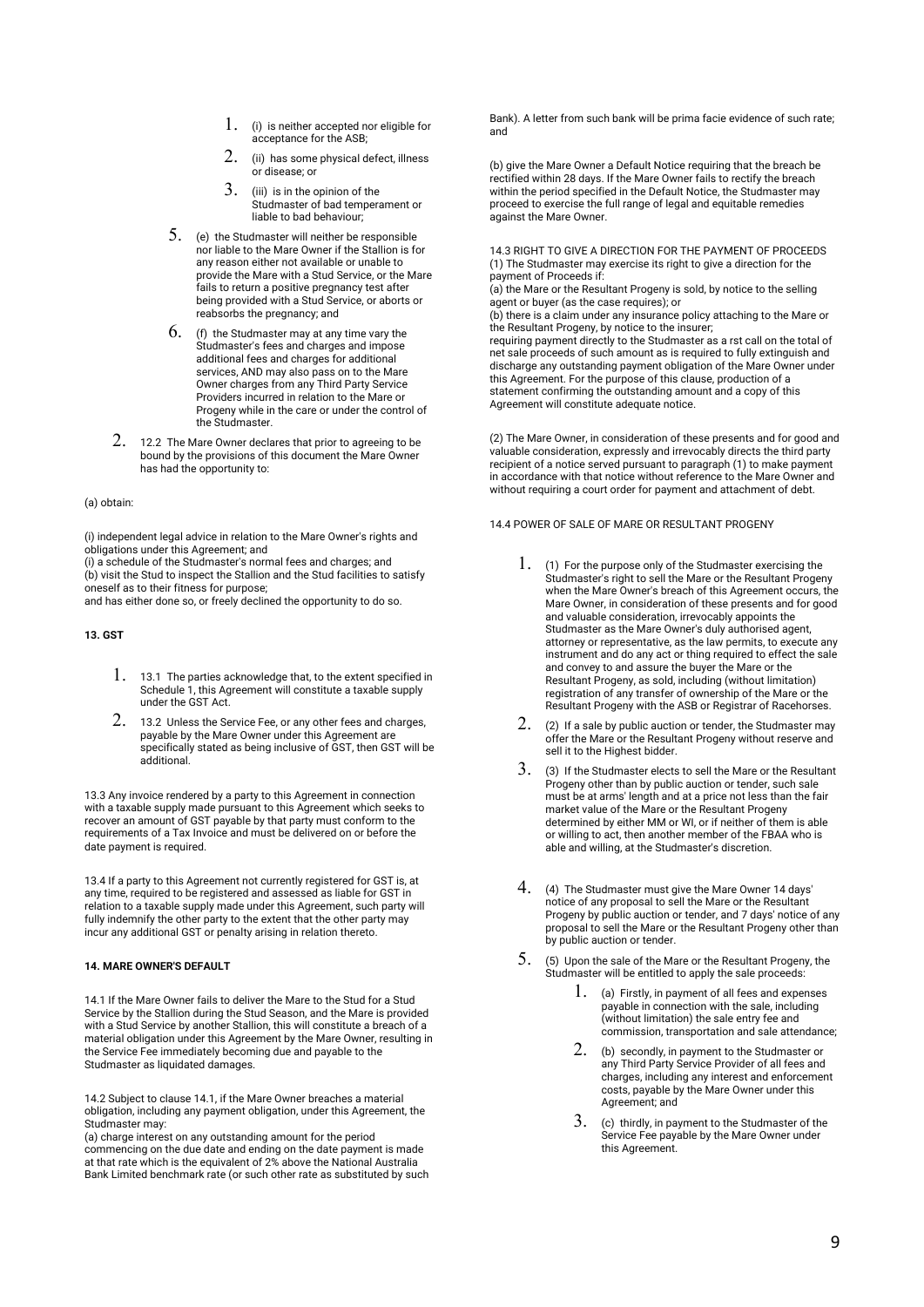The Studmaster must pay to the Mare Owner any proceeds not required to be applied by the Studmaster either in remedying or as a consequence of the Mare Owner's breach of this Agreement.

- 5. 14.5 RIGHT TO INDEMNITY COSTS If the Studmaster, Third Party Service Provider, or such party's nominee, undertakes any debt recovery action with any agency or legal proceedings against the Mare Owner in relation to the Mare Owner's breach of a material obligation, including (without limitation) any payment obligation, such party may recover from the Mare Owner all fees and expenses, including account management fees, agency commissions, legal fees and other costs, incurred in relation to such action or proceedings on a full indemnity basis.
- $6.$  14.6 The rights conferred by this clause 14 will not prejudice any other rights which the Studmaster may have against the Mare Owner relating to the Mare Owner's breach of this **Agreement**

## **15. PPSA**

- 1. 15.1 The provisions of this Agreement constitute a Security Agreement under the PPSA. These provisions are in addition to and not in substitution of any rights of the Studmaster at common law or under any statute.
- 2. 15.2 The Mare Owner:
	- 1. (a) grants to the Studmaster and the Stallion Owner Security Interests over the Mare and the Resultant Progeny as livestock (as that term is de10ned in the PPSA) and Proceeds to secure the proper performance of the Mare Owner's obligations under this Agreement;
	- 2. (b) consents to the Studmaster, the Stallion Owner, or nominee, registering the Security Interests on the PPSR;
	- $3.$  (c) acknowledges that the Security Interests are granted for value and to enable the Mare and the Resultant Progeny to be fed or developed and, as a result, are priority interests in livestock pursuant to Section 86 of the PPSA;
	- 4. (d) undertakes:
		- 1. (i) to execute any document required to enable the Studmaster, the Stallion Owner, or nominee, to register a Financing Statement or Financing Change Statement from time-to-time on the PPSR, to perfect the Security Interests;
		- 2. (ii) to pay or reimburse all fees and expenses incurred by or on behalf of the Studmaster and the Stallion Owner in relation to the maintenance, enforcement or discharge, of the Security Interests; and
		- 3. (iii) not to grant any Encumbrance attaching to the Mare or the Resultant Progeny to any other person without rst obtaining the consent in writing of the Studmaster or the Stallion Owner;
	- $5.$  (e) declares that, to the extent permitted under the PPSA, sections 142 and 143 of the PPSA do not apply to this contract and the Security Interests granted to the Studmaster and the Stallion Owner under this Agreement; and
	- $6.$  (f) waives any rights as permissible under the PPSA to receive any notices.

15.3 The Studmaster and the Stallion Owner must discharge the Security Interests when all the secured obligations of the Mare Owner under this Agreement are satis10ed.

15.4 If there is an existing Encumbrance attaching to the Mare at the time of the parties entering into this Agreement, the Mare Owner must assure the Studmaster that the grantee of such Encumbrance approves of the Mare Owner entering into this Agreement and consents to the Security Interest granted to the Studmaster under this Agreement having priority over such Encumbrance, REGARDLESS of whether such Encumbrance is a perfected or unperfected Security Interest.

#### **16. NOTICES**

Notices under this Agreement may be served by ordinary prepaid mail (in which case it will be deemed to have been served 3 days after posting). facsimile or email transmission (in which case it will be deemed to have been served the day after transmission), or by Service in person.

- $1.$  (a) For Service of notices upon the Studmaster or the Stallion Owner: either by post to the Studmaster's address of appearing in Schedule 1 or by facsimile or email to the facsimile number or email address appearing in Schedule 1.
- $2.$  (b) For Service of notices upon the Mare Owner: either by post to the Mare Owner's address appearing in Schedule 1 or by facsimile or email to the facsimile number or email address appearing in Schedule 1, or to such other postal address, facsimile number or email address that the Studmaster reasonably considers to be the current address or number of the Mare Owner.

## **17. FURTHER ASSURANCES**

Each party must at their own cost, execute all such documentation and do all such acts and things as are necessary to give effect to the provisions of this Agreement.

## **18. CONFIDENTIALITY**

The Mare Owner will keep this Agreement and its provisions confidential and will not disclose same to any third party except as either required by law, or with the prior written consent of the Studmaster.

## **19. GOVERNING LAW**

19.1 The law governing the provisions of this Agreement is the law of the Commonwealth of Australia and of the state or territory where the Stud is located and the forum for all disputes will be either the Federal Court of Australia or the Courts of that place, to the authority of and which, including any appellate jurisdictions thereof, the parties unconditionally submit and confne themselves.

19.2 The parties submit themselves to the jurisdictions of the Courts of the Commonwealth of Australia and that place for all proceedings arising from this Agreement.

## **20. SEVERENCE**

If any part of this Agreement is invalid or unenforceable, this Agreement does not include it. The remainder of this Agreement continues in full force.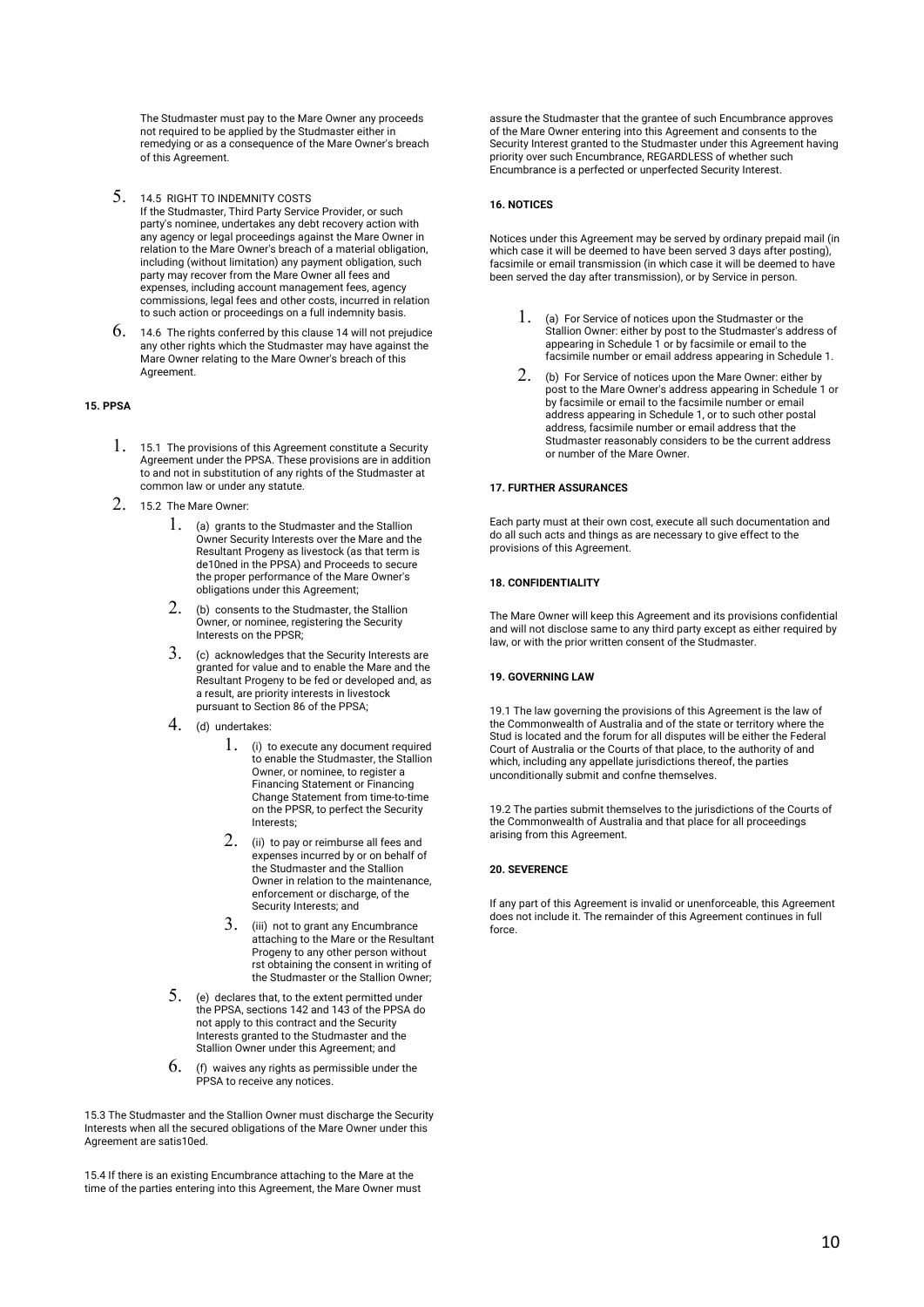**Secured Party** means the party granted a Security Interest under the terms of this Agreement. **Security Interest** means:

## **21. DEFINITIONS AND INTERPRETATIONS**

21.1 The following words have these meanings in this Agreement unless the contrary intention appears:

**ASB** means the *Australian Stud Book.*

**Charge** means the right to seize and sell (including power of sale and right to receive and apply proceeds).

**Default Notice** means a notice detailing the default of the defaulting party under this Agreement.

**Effective Date** means that date upon which the rst of the following occurs:

- $1.$  (a) both parties sign this Agreement and if on different days, the last of them; or
- 2. (b) the Mare Owner delivers the Mare to the Stud in accordance with the provisions of clause 2.1.

#### **Encumbrance** means any:

- 1. (a) Security Interest;
- $2.$  (b) right, interest or arrangement which has the effect of giving another person a preference, priority or advantage over creditors, including any right of set-off;
- $3.$  (c) third party right or interest in property, or any right arising because of the enforcement of a judgement;

or agreement to create any of them or allow any of them to exist. **FBAA** means *Federation of Bloodstock Agents Australia Ltd (ABN 27 003 596 718).* 

**Financing Change Statement** has the meaning given to it in the PPSA. **Financing Statement** has the meaning given to it in the PPSA. **Foal** means the natural produce of the Mare when born. **Foal-at-foot** means a suckling foal running with its dam.

**GST** means tax that is payable under the GST law (as prescribed by the GST Act).

**GST Act** means the *"A New Tax System (Goods and Services Tax) Act 1999".* 

**Inherent Risk** means a risk of something occurring that cannot be avoided by the exercise of reasonable care and skill. **Lien** means the right to retain.

**Mare** means the thoroughbred Mare named in Schedule 1 and includes, where the context permits, any foal-at-foot).

**Mare Owner** means the person(s) named in Schedule 1 as the owner(s) of the Mare.

**MM** means *Magic Millions Sales Pty Ltd (ABN 54 078 396 317).* **PPSA** means the *Personal Property Securities Act 2009 (Cth)*, as amended.

**PPSR** means the *Personal Property Securities Register* under the PPSA. **Progeny** means the natural produce of the Mare, including, where the context permits, the Foal produced by the Mare resulting from the Stud Service provided pursuant to this Agreement (**"Resultant Progeny"**), or the Foal produced by the Mare resulting from the Mare being provided with a Stud Service during the previous Stud Season.

- 1. (a) in relation to any personal property (as defined in the PPSA), has the same meaning as under the PPSA; and
- $2.$  (b) in relation to any other property, means any charge, mortgage, pledge, bill of sale, hypothecation, lien, arrangement concerning the deposit of documents evidencing title, trust, power, title retention arrangement, or any other covenant or arrangement of any nature made to secure the payment of money or the observance of an obligation.

**Service Fee** means the fee specified in Schedule 1 as the sale price of the Service Right. **Service Right** means an entitlement to a Stud Service by the Stallion.

**Stallion** means the thoroughbred Stallion named in Schedule 1.

**Stallion Owner** means the legal and beneficial owner of the Stallion and the Service Right the subject of this Agreement.

21.2

**Stud** means the property specied in Schedule 1 operated by the Studmaster and at which the Stallion resides and is utilized in the provision of Stud Services.

**Studmaster** means the person or entity named in Schedule 1 who is the operator of the Stud at which the Stallion resides and will provide the Stud Service the subject of this Agreement and who is also either the Stallion Owner or the duly authorised agent of the Stallion Owner for the purposes of this Agreement.

**Stud Season** means the stud season for thoroughbred horses in the southern hemisphere commencing on 1 September and ending on or about 31 December of the year specied in Schedule 1. **Stud Service** means the physical act of the Stallion mounting and attempting to impregnate the Mare.

**Taxable Supply** has the meaning given to it in the GST law. **Tax Invoice** has the meaning given to it in the GST law. **Third Party Service Provider** means any third party who may attend to or treat the Mare or Progeny at the Stud. **Weanling** means a foal that has been weaned from its dam, but is less than1yearold.

**Weaning** means the act of separating a foal from its dam, which usually takes place between the ages of 3 and 6 months. **WI** means *William Inglis & Son Ltd (ABN 75 000 011 307)*. In this agreement unless the contrary intention appears:

 $a)$  the singular includes the plural and the plural includes the singular: a reference to any one gender includes a reference to each

other gender;  $\rm(b)$  a reference to a person includes a reference to a rm, corporation or other corporate body; a reference to writing includes a reference to printing, typing and other methods of producing words in a visible form;

- c) where a word or expression is given a speci11c meaning, other parts of speech and grammatical forms of that word or expression have corresponding meanings; headings are for ease of reference and do not affect the construction of this Agreement;
- $\mathbf d$ ) if a party consists of more than one person this Agreement binds them jointly and each of them severally; this Agreement binds in addition to the parties, their respective legal personal representatives and successors; and
- e) any Schedule or annexure will form part of this Agreement.